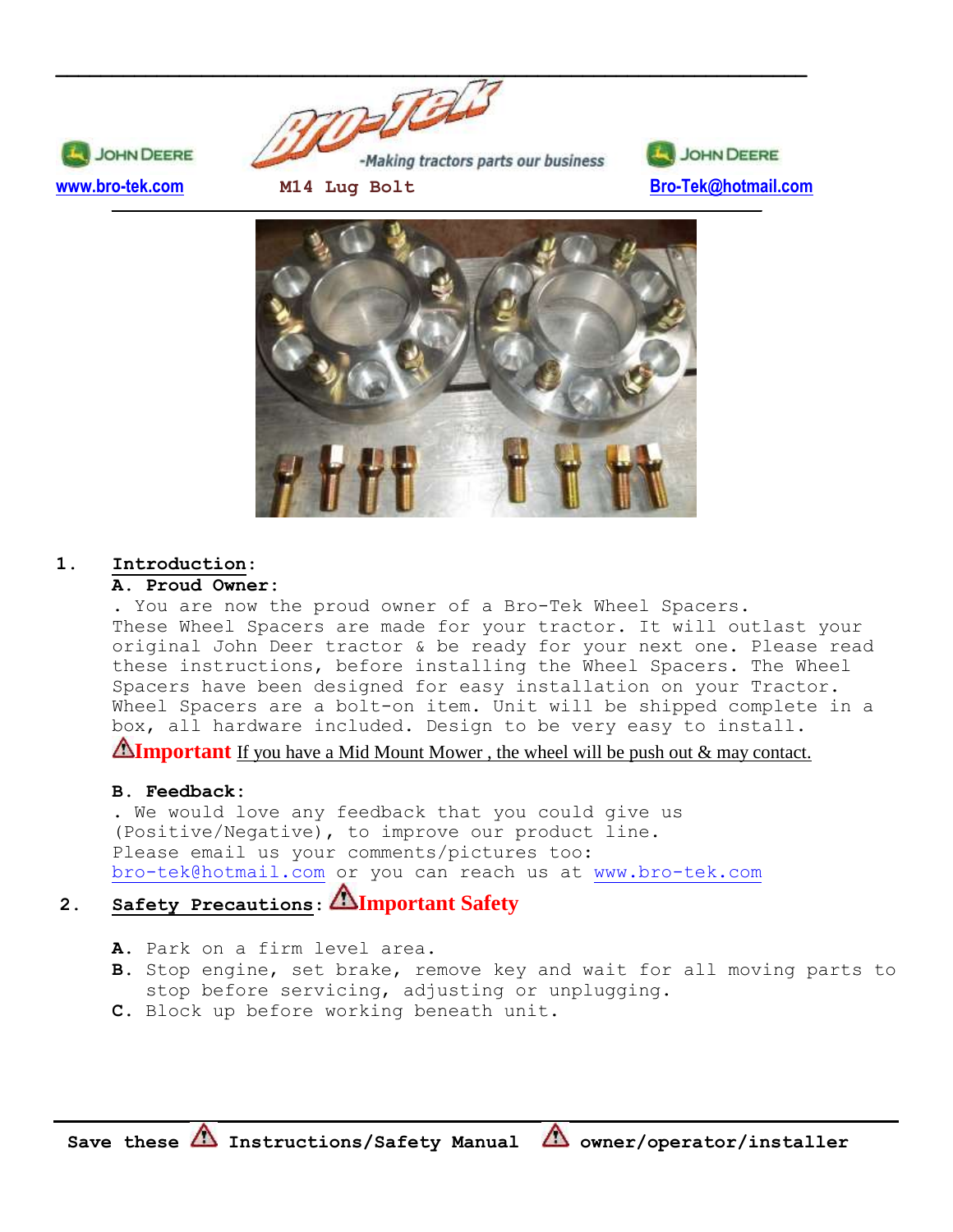

### **3. Tools/torque/Parts required**:

- **A. Socket** 22mm (7/8"), 19mm (3/4"), 17mm Deep & Short..spin lug bolt into axle) Extension Bar.
- **B. Torque wrench** (capacity rating range 0-130 Lb-Ft).
- **C. Floor Jack & Jack stands.**
- **D.** Pry-bar or round pipe (see pic below).
- **E.** Locktite, Medium Strength Thread locker (Blue)

#### **4. Assembly Instructions:**

**A. Once you have followed the safety precautions & have removed the Wheel Spacers from its packaging, please take notes of all the parts & follow the assembly instruction.**

**B. Free up work place of all disturbances & clutter. Take your time installing it (This can be easily being done by one person in 20 to 25 minutes).**

**C. Before lifting, with the jack, the tractor, break loose the nuts on the rear wheels, this will help out.**

**D. If you have the backhoe on, save yourself some time & use the stabilizer of the backhoe to lift the rear. For those without a backhoe, jack up & place the jack stand on the tractor. Jack stands must be stable/secure place on the tractor/ground**

**E.It's now the time to remove the tire.**

**Caution** if you have loaded tires and haven't taken them off before then beware they can be VERY heavy. Make sure that the jack stands are stable before removing the wheel.

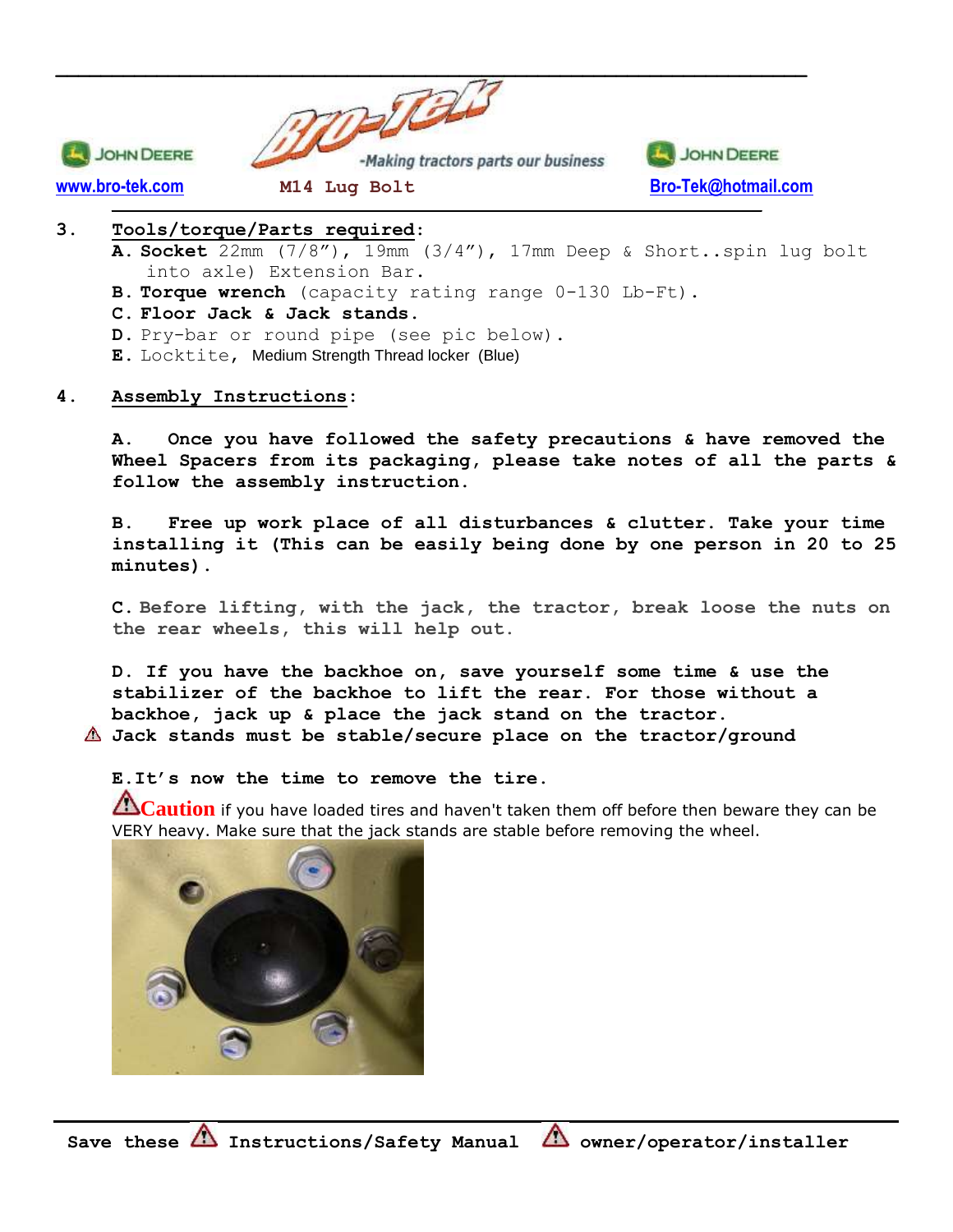

**F.The factory bolts treads are 14mmx1.5 tread, We have supplied new Lug bolt 14mmx1.5 use these to install the spacer to the axle Important the axle Stud are not long enough to accept the Spacers. all the 2 studs must be remove; the best way is to double nut the stud & tight these together & back out the back nut /Counterclockwise.**

**Now is a good time to test fit the spacer to the Axle & then to the wheel rim. The spacer should make full contact to the axle & the**  nuts/lug bolt has full tread contact<sup>1</sup>, it's much easier to sort any **problems without having anything bolted down.** 

**If everything looks good add some Locktite to Lug Bolt** ,

**G.To install the spacers, you will need a long bar(if hand brake is not strong enough) to hold the axle from turning add** High Strength Thread locker to the bolts.

**careful not to damage the wheel spacers stud tread (a Wooden bar or a rag/rubber around the steel bar will help protect the treads, add**  High Strength Thread locker to the bolts. Get your socket & make sure to **use the supplied Lug** 

**bolt that came with the spacers. The bolts have a tapered end, make sure only tapered bolts are used to install the spacers to the axle.**

**Please take the time to make the install/Torque bolt in a 3 steps. First hand tightens the bolts; Second torque the bolts to half the torque in a crisscross/Star pattern & Finally torque the bolt to their final value of 110 ft. lbs for the spacers to the axle.**

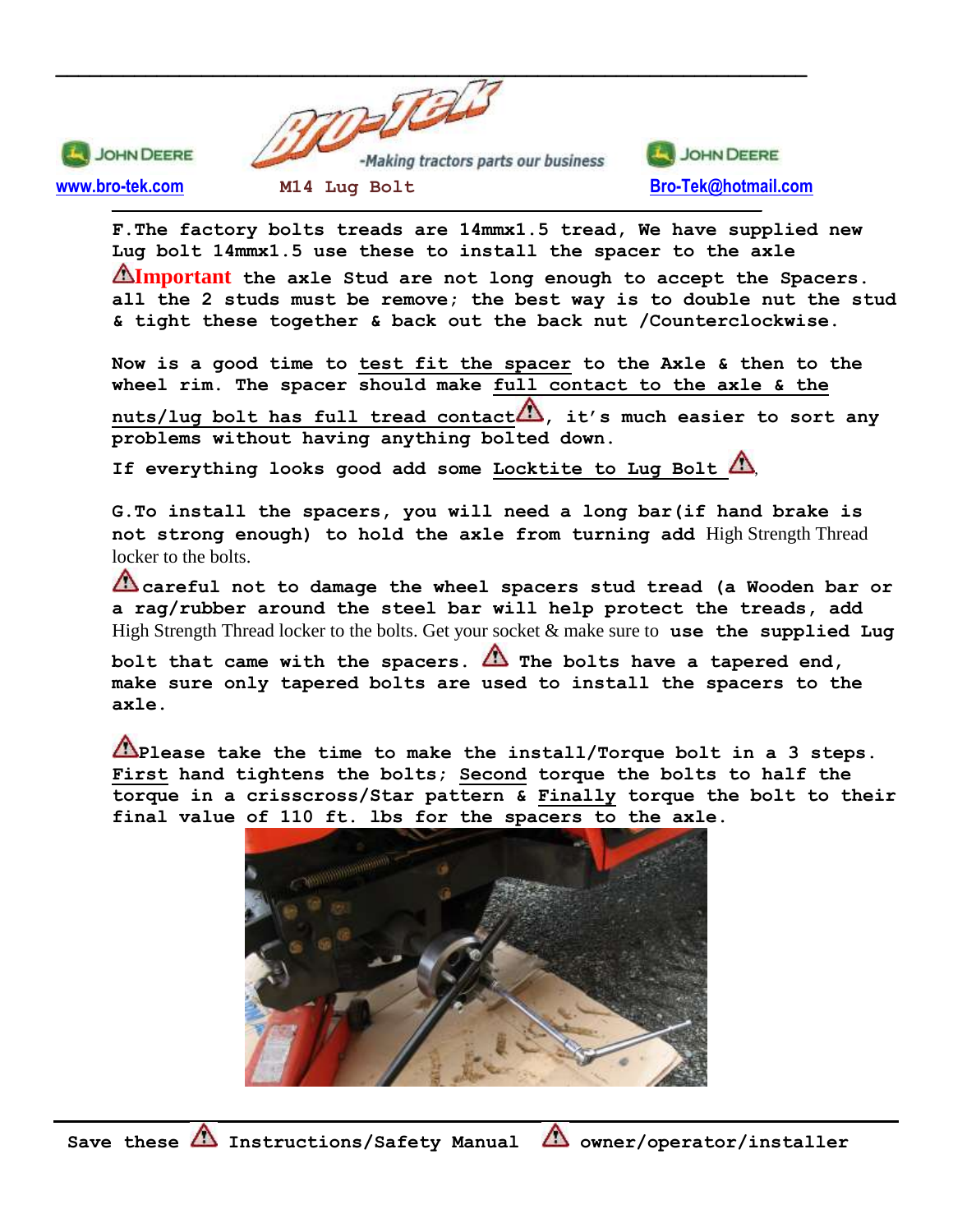

**H.** Get your socket & **add Locktite to the studs on the spacer. Install the rim/wheel & now use the new Lock Washer & nuts from the spacer, making sure they are flip to the proper end. Torque the nuts to 110 ft. lbs for the rim in the same 3 steps as above.**

**We have found that having a metal shovel and rolling the tire onto it, makes the job of lining up everything must easier. One can slide the tire around, pry & lever the tire into place.**



**I. Check clearances around the Wheel, no point of contact should be noticed. Make sure to fully turn the steering left/right.** 

J. **Check everything out for clearances & binding. Recheck nuts & bolts after the first 2 hours of travel & at your regular oil change.** 

A **low speed** test drive on a bumpy terrain with steering fully rotated should reveal any problem area. Make sure to **correct the problem before any other driving.**